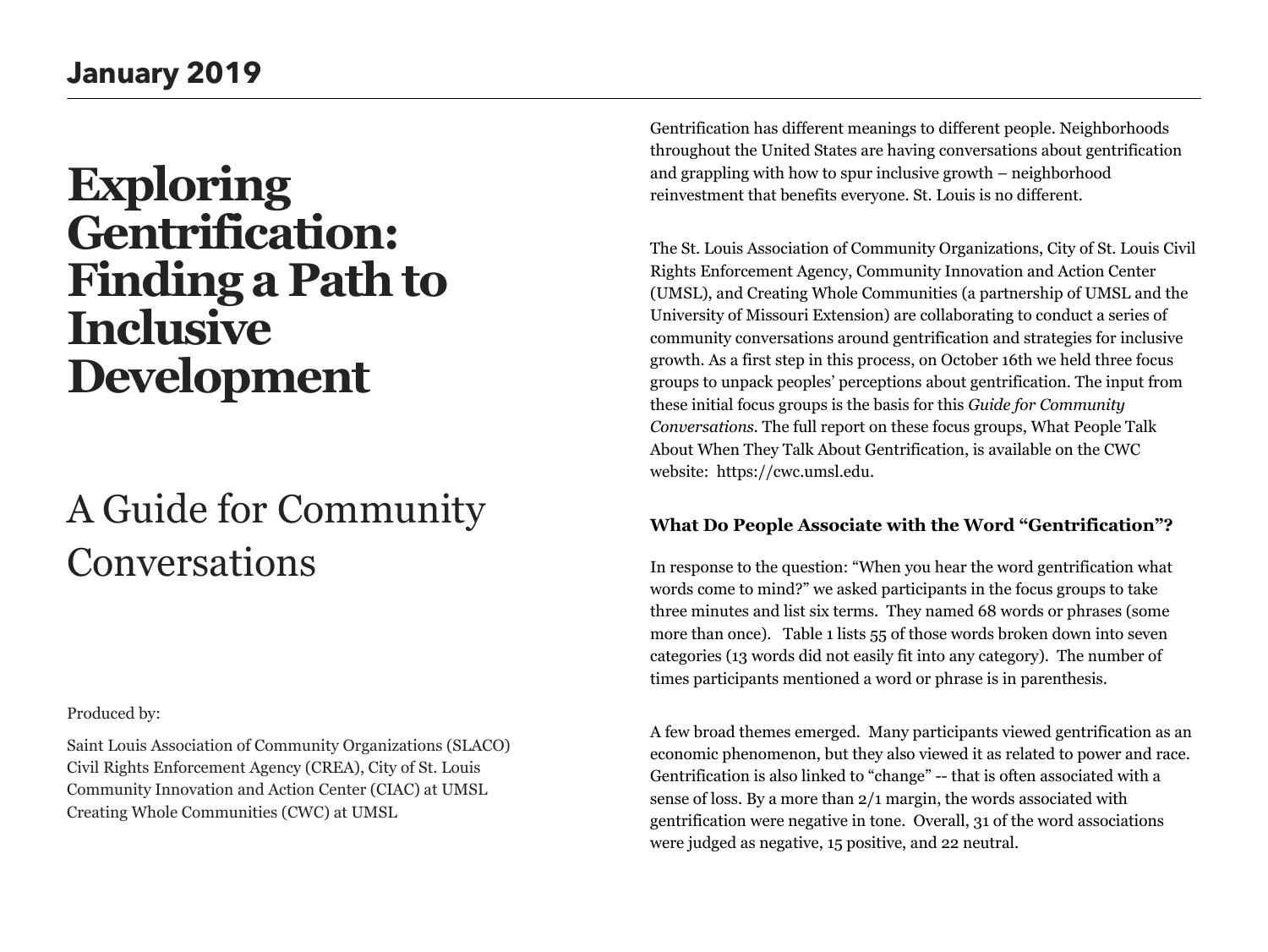# *Negative Associations*

Negative associations mainly dealt with issues of displacement and political power. Discussions on displacement were about:

- **general displacement due to economic issues** such as affordability and corporations driving increased rents which affected low-income residents. Focus group participants were also explicit that
- **displacement connected to race** using terms like "racial divide" and an increase in "black people questioned."
- **cultural or social displacement**, such as "loss of history," "erasing (2)," and "loss of old culture." One person identified gentrification with "anonymous neighbors" and "isolation."

Negative associations also had a political or power dimension. Feelings around an imbalance of power centered on:

- city government as **more responsive to newcomers**.
- how **outsiders drove gentrification**  such as "outside private funders," "people from outside," "planners, not residents," the "rich and powerful," and "NGA land grab."
- "systemic racism" being connected to gentrification, with one person observing that "**African Americans [are] not invited to the table.**"

## *Positive Associations*

Interestingly, the same characteristics of gentrification that focus group participants called out negatively were also mentioned positively.

- **Economic change** was tied to words like **"increased (property) value" and "investment."**
- People pointed to generally **positive processes, such as "refreshment," "restoration," "renew," and "revitalization."**
- On the **political side,** even though gentrification was associated with "over-policing" and racially biased policing, gentrification was also associated positively with **"better policing" and with crime and drugs being "pushed out" of the neighborhood.** People pointed out that gentrification resulted in **"better quality schools/ education," and "schools [held] accountable."**

| $\alpha$ independence to the series of text to $\alpha$ |                                      |                                                   |                             |                   |                           |                            |
|---------------------------------------------------------|--------------------------------------|---------------------------------------------------|-----------------------------|-------------------|---------------------------|----------------------------|
| <b>Loss</b><br>$\sqrt{12 \text{ Words}}$                | <b>Economic</b><br><b>(12 Words)</b> | <b>Physical</b><br>$\overline{(5 \text{ Words})}$ | <b>Change</b><br>(10 Words) | Race<br>(5 Words) | <b>Power</b><br>(8 Words) | <b>Social</b><br>(3 Words) |
| Erasing (2)                                             | Economic<br>Privilege                | Vacancy                                           | Change $(2)$                | Whiteness<br>(2)  | Privilege                 | Relationship               |
| Loss                                                    | Money $(2)$                          | Revitalization                                    | Cycle(2)                    | Race              | Pain                      | Neighborhood<br>Group      |
| Forced Out                                              | Investment                           | <b>Starbucks</b>                                  | Up and<br>Coming            | Racial<br>Divide  | Colonialism               | Isolation                  |
| Priced Out                                              | Capitalism<br>(2)                    | Housing                                           | Refreshment                 | Racial<br>Equity  | Tension                   |                            |
| Separation                                              | Unaffordable                         | Rehab                                             | Increase                    |                   | Outside<br>Influence      |                            |
| Loss of<br>History                                      | Increased<br>Value                   |                                                   | Restoration                 |                   | Resistance                |                            |
| Exclusion                                               | Other seeing<br>Value                |                                                   | Renew                       |                   | Exploitation              |                            |
| Removed                                                 | Poverty $(2)$                        |                                                   |                             |                   | Invisibility              |                            |
| Displace-<br>ment(3)                                    | <b>Taxes</b>                         |                                                   |                             |                   |                           |                            |
|                                                         | Greenling                            |                                                   |                             |                   |                           |                            |

### *Table 1. Word Associations with Gentrification*

# **Where Do People Think Gentrification has Happened and Will happen?**

Focus group participants were asked to go to a map and identify which neighborhoods were already gentrified and which they believed would gentrify in the next ten years (see map below). Participants identified already gentrified neighborhoods as being located in the Central Corridor and in historic neighborhoods south of the Central Corridor. They clearly believe that gentrification is going to spread to many more neighborhoods in the Southside.

Participants also viewed four neighborhoods north of downtown and near the future site of the National Geospatial Agency (NGA) headquarters as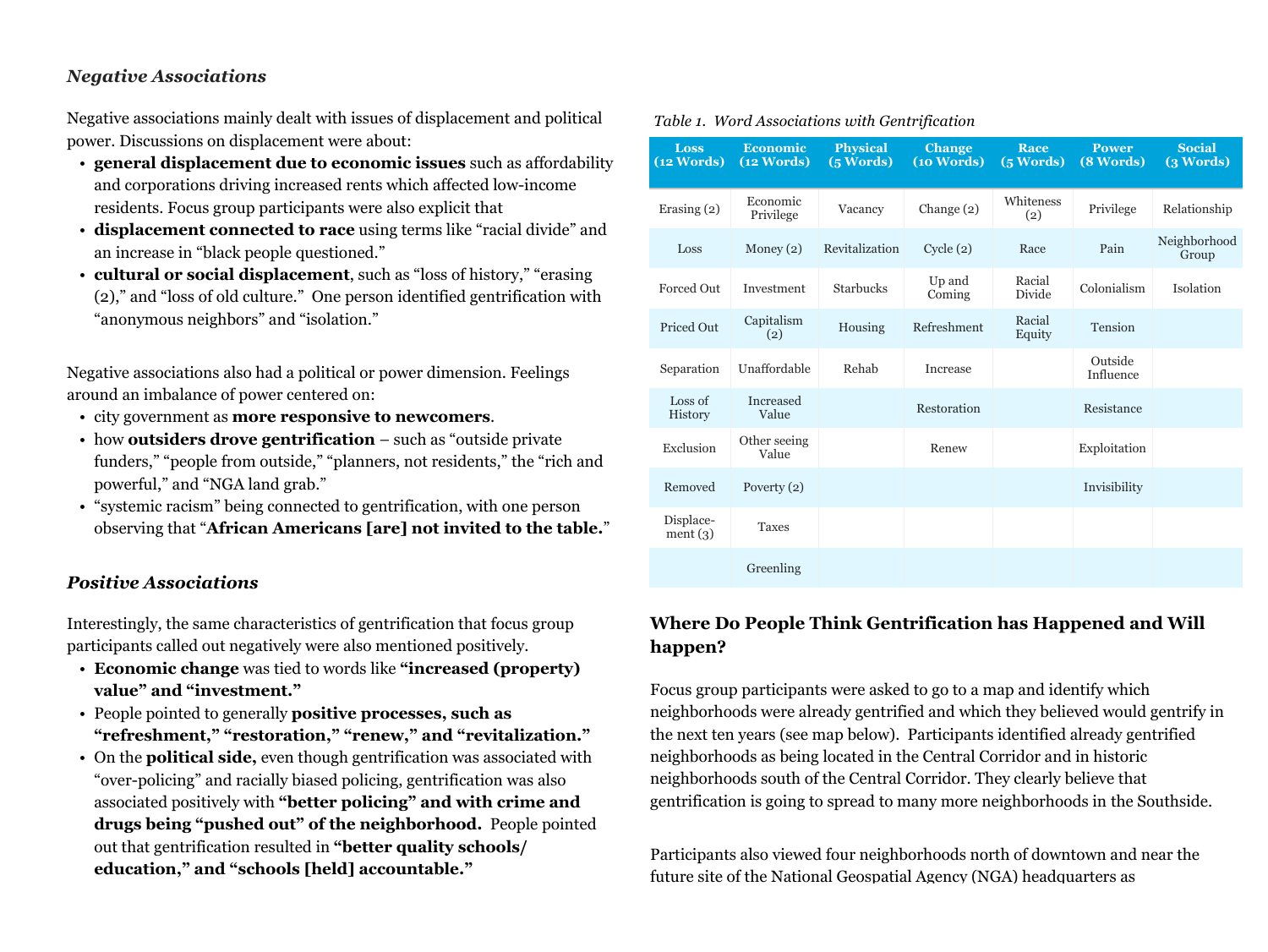candidates for gentrification – either now or in the near future (St. Louis Place, Old North, Carr Square, and Hyde Park). They also believe that gentrification has already come or will come soon to a swath of neighborhoods north of Delmar, including the West End, Visitation Park, Academy, Fountain Park, Lewis Place, and Vandeventer.

# **Gentrification and Neighborhood Decline Linked Across Space and Time**

Many focus group participants viewed neighborhood decline as a precursor to gentrification -- and perhaps even a deliberate strategy to drive down the price of properties to facilitate future gentrification. When talking about economically improving neighborhoods, participants repeatedly pivoted to talk about economically declining neighborhoods. Here are some representative quotes highlighting the connection between gentrification and decline.

- "Gentrification pushes the bad things north (crime, drugs, etc.)."
- [Gentrification] "takes resources from other places."
- "In some ways, corporate takeover [under gentrification] can cause deterioration …."
- "Blighted areas; then whites move in which causes displacement."
- "No one wants to invest when they see black people so they rerouted buses so tourists and other white people won't see black [people], cutting the buses out, cutting Northside people from getting to colleges and hospitals."

Participants also linked gentrification in the present with a long history of neighborhood decline and discrimination against minorities in the past. Many times the participants discussed the history of black neighborhoods that have been trying to improve themselves for decades but suddenly everything changes with gentrification.

*Figure 1: Perceived Gentrification in St. Louis, MO*



*Green = presently gentrified Red = will gentrify in the future Blue = both gentrified and will gentrify*